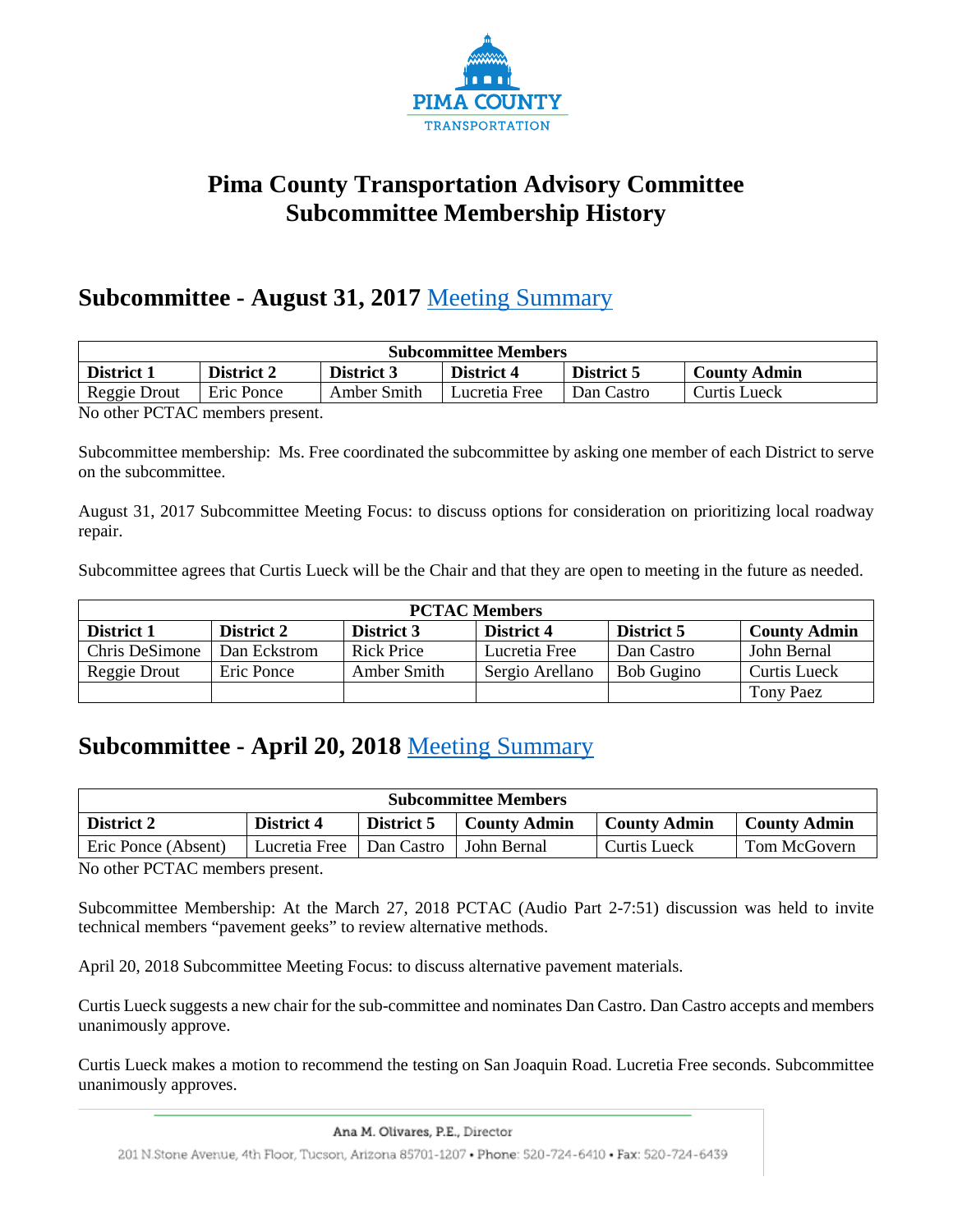

| <b>PCTAC Members</b>                                                                                    |                     |                |               |            |               |  |  |  |  |
|---------------------------------------------------------------------------------------------------------|---------------------|----------------|---------------|------------|---------------|--|--|--|--|
| <b>County Admin</b><br>District 5<br>District 1<br>District 4<br><b>District 2</b><br><b>District 3</b> |                     |                |               |            |               |  |  |  |  |
| Chris DeSimone                                                                                          | Dan Eckstrom        | *Kendall Elmer | Lucretia Free | Dan Castro | John Bernal   |  |  |  |  |
| *Barney Brenner                                                                                         | <b>Curtis Lueck</b> |                |               |            |               |  |  |  |  |
|                                                                                                         |                     |                |               |            | *Tom McGovern |  |  |  |  |

\*Barney Brenner replaced Reggie Drout – District 1

\*Kendall Elmer replaced Amber Smith – District 3

\*Lynn Mangold replaced Rick Price – District 3

\*Rick Price replaced Sergio Arellano – District 4

\*Tom McGovern replaced Tony Paez – County Admin

### **Subcommittee - May 15, 2018** [Meeting Summary](http://webcms.pima.gov/UserFiles/Servers/Server_6/File/Government/Transportation/TransportationAdvisoryCommittee/Minutes/180515_SubCommitteeMtgMinutesFinal.pdf)

| <b>Subcommittee Members</b>                                                                           |                                                                                |  |  |  |  |  |  |  |
|-------------------------------------------------------------------------------------------------------|--------------------------------------------------------------------------------|--|--|--|--|--|--|--|
| District 2                                                                                            | District 4<br><b>County Admin</b>   County Admin<br>District 5<br>County Admin |  |  |  |  |  |  |  |
| Eric Ponce(Absent)   Lucretia Free   Dan Castro   John Bernal(Absent)<br>Tom McGovern<br>Curtis Lueck |                                                                                |  |  |  |  |  |  |  |

Subcommittee Membership: At the March 27, 2018 PCTAC (Audio Part 2-7:51) discussion was held to invite technical members "pavement geeks" to review alternative methods as part of the subcommittee.

May 15, 2018 Subcommittee Meeting Focus: to discuss progress on demonstration program and to discuss the 10 year plan in the event the sales tax passes through the Board of Supervisors.

| <b>PCTAC Members</b>                                                                      |              |               |               |                   |              |  |  |  |  |
|-------------------------------------------------------------------------------------------|--------------|---------------|---------------|-------------------|--------------|--|--|--|--|
| District 5<br><b>County Admin</b><br>District 1<br>District 4<br>District 2<br>District 3 |              |               |               |                   |              |  |  |  |  |
| Chris DeSimone                                                                            | Dan Eckstrom | Kendall Elmer | Lucretia Free | Dan Castro        | John Bernal  |  |  |  |  |
| <b>Barney Brenner</b>                                                                     | Eric Ponce   | Lynn Mangold  | Rick Price    | <b>Bob Gugino</b> | Curtis Lueck |  |  |  |  |
|                                                                                           |              |               |               |                   | Tom McGovern |  |  |  |  |

## **Subcommittee - April 11, 2019** [Meeting Summary](http://webcms.pima.gov/UserFiles/Servers/Server_6/File/Government/Transportation/TransportationAdvisoryCommittee/Minutes/20190411_Approved_Sub-CommitteeMtg_Minutes.pdf)

| <b>Subcommittee Members</b>                                                                      |  |  |  |  |  |  |  |  |
|--------------------------------------------------------------------------------------------------|--|--|--|--|--|--|--|--|
| <b>District 1</b><br>District 4<br><b>County Admin</b><br>District 2<br>District 3<br>District 5 |  |  |  |  |  |  |  |  |
| Yolanda Weinberger<br>Eric Ponce<br>Kendall Elmer<br>John Bernal<br>Lucretia Free                |  |  |  |  |  |  |  |  |
| $\mathbf{M}$ $\mathbf{M}$                                                                        |  |  |  |  |  |  |  |  |

No other PCTAC members present.

201 N.Stone Avenue, 4th Floor, Tucson, Arizona 85701-1207 . Phone: 520-724-6410 . Fax: 520-724-6439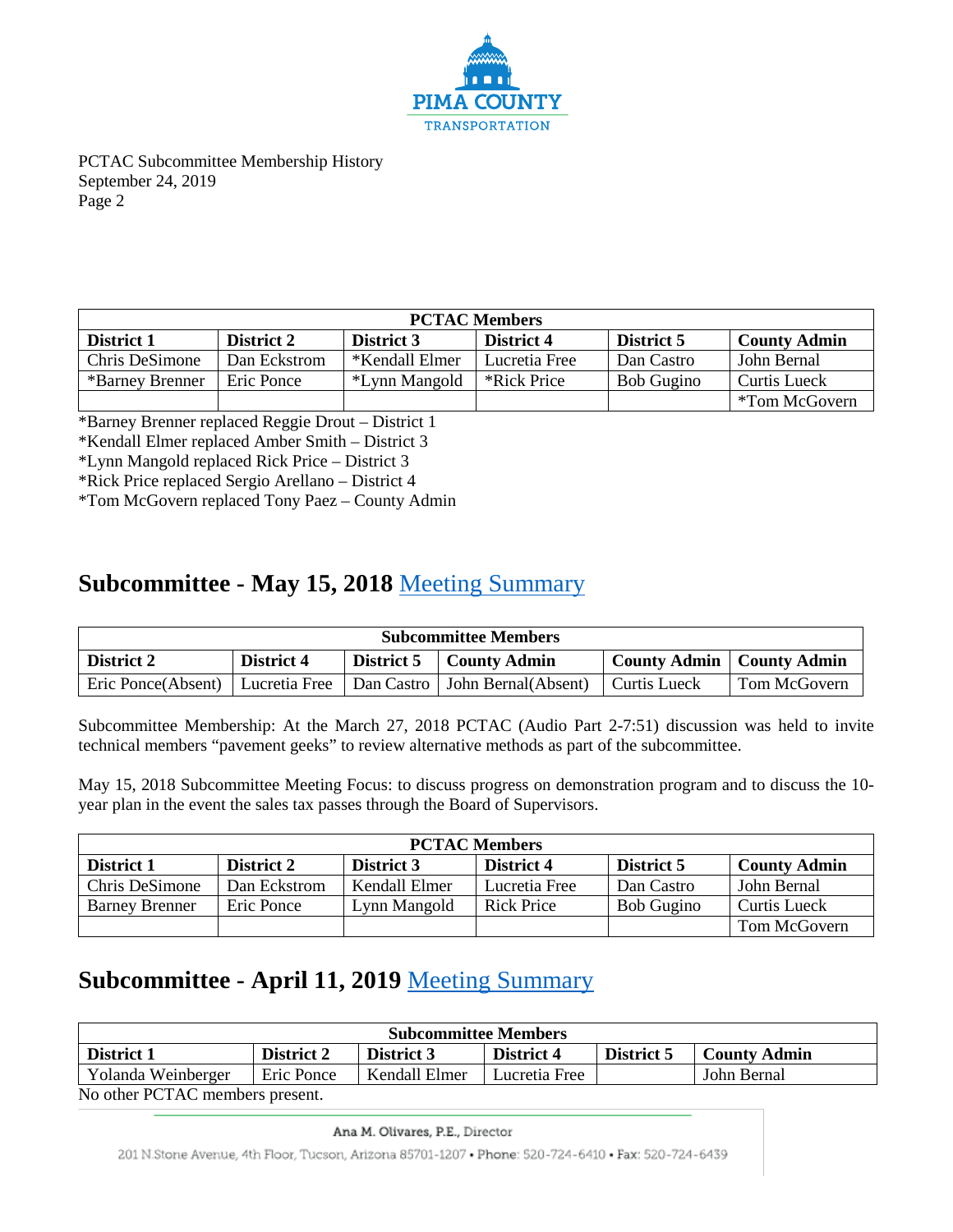

Subcommittee Membership: At the March 26, 2019 PCTAC (Audio Part 2 – 27:00) Chair Free mentions to have the subcommittee meet to review roadway prioritization criteria. Contact Annabelle Valenzuela if a PCTAC member wishes to be a part of it.

April 11, 2019 Subcommittee Focus: to discuss parameters for Street Saver scenarios.

| <b>PCTAC Members</b>                                                                        |              |               |               |            |              |  |  |  |  |
|---------------------------------------------------------------------------------------------|--------------|---------------|---------------|------------|--------------|--|--|--|--|
| <b>County Admin</b><br>District 2<br>District 5<br>District 1<br>District 3<br>District 4   |              |               |               |            |              |  |  |  |  |
| *Albert Letzkus                                                                             | Dan Eckstrom | Kendall Elmer | Lucretia Free | Dan Castro | John Bernal  |  |  |  |  |
| *Yolanda Weinberger<br>*Vacant<br>Curtis Lueck<br>Lynn Mangold<br>*Don Weaver<br>Eric Ponce |              |               |               |            |              |  |  |  |  |
|                                                                                             |              |               |               |            | Tom McGovern |  |  |  |  |

\*Albert Letzkus replaced Chris DeSimone – District 1

\*Yolanda Weinberger replaced Barney Brenner – District 1

\*Don Weaver replaced Rick Price – District 4

\*Vacant position – Bob Gugino resigned.

### **Subcommittee - April 17, 2019** [Meeting Summary](http://webcms.pima.gov/UserFiles/Servers/Server_6/File/Government/Transportation/TransportationAdvisoryCommittee/Minutes/0417.%202019_SubcommitteeMinutesFinal.pdf)

| <b>Subcommittee Members</b>                                                                             |            |               |               |  |             |  |  |  |  |
|---------------------------------------------------------------------------------------------------------|------------|---------------|---------------|--|-------------|--|--|--|--|
| <b>District 1</b><br>District 2<br><b>District 4</b><br>District 3<br>District 5<br><b>County Admin</b> |            |               |               |  |             |  |  |  |  |
| Yolanda Weinberger                                                                                      | Eric Ponce | Kendall Elmer | Lucretia Free |  | John Bernal |  |  |  |  |

No other PCTAC members present.

Subcommittee Membership: At the March 26, 2019 PCTAC (Audio Part 2 – 27:00) Chair Free suggests to have the subcommittee meet to review roadway prioritization criteria. Contact Annabelle Valenzuela if a PCTAC member wishes to be a part of it.

April 11, 2019 Subcommittee Meeting Focus: to discuss Pavement Preservation Alternatives – Scenarios 5 and 6

| <b>PCTAC Members</b>                                                                             |              |               |               |            |              |  |  |  |  |
|--------------------------------------------------------------------------------------------------|--------------|---------------|---------------|------------|--------------|--|--|--|--|
| District 5<br><b>County Admin</b><br>District 1<br>District 2<br>District 4<br><b>District 3</b> |              |               |               |            |              |  |  |  |  |
| Albert Letzkus                                                                                   | Dan Eckstrom | Kendall Elmer | Lucretia Free | Dan Castro | John Bernal  |  |  |  |  |
| Yolanda Weinberger<br>Curtis Lueck<br>Lynn Mangold   Don Weaver<br>Vacant<br>Eric Ponce          |              |               |               |            |              |  |  |  |  |
|                                                                                                  |              |               |               |            | Tom McGovern |  |  |  |  |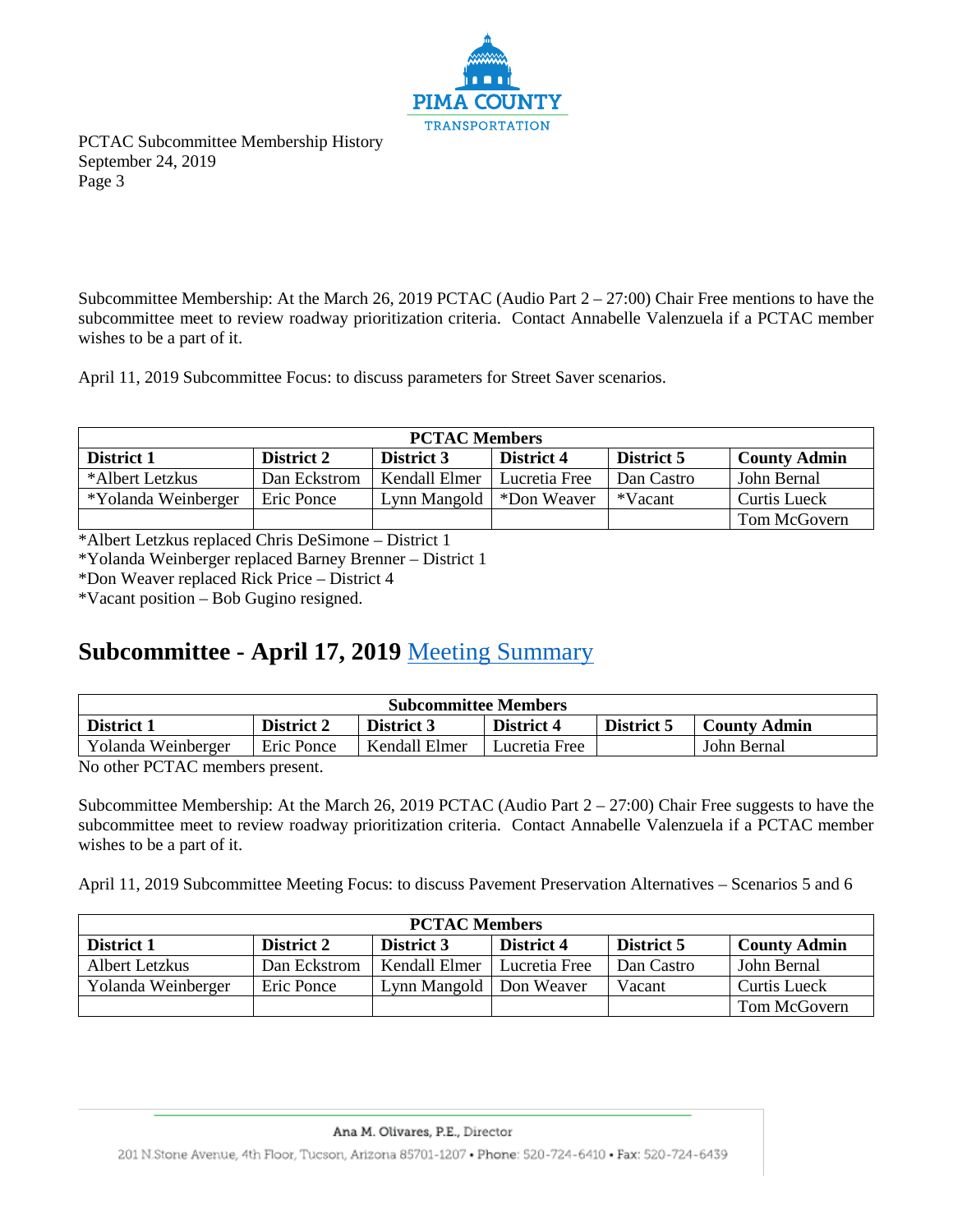

#### **Subcommittee – July 12, 2019** [Meeting Summary](http://webcms.pima.gov/UserFiles/Servers/Server_6/File/Government/Transportation/TransportationAdvisoryCommittee/Minutes/07122019_SubCommitteeMinutesFinal.pdf)

| <b>Subcommittee Members</b> |                                                                                                    |               |               |              |             |  |  |  |
|-----------------------------|----------------------------------------------------------------------------------------------------|---------------|---------------|--------------|-------------|--|--|--|
| <b>District 1</b>           | <b>District 4</b><br><b>District 2</b><br><b>District 3</b><br>County Admin<br><b>County Admin</b> |               |               |              |             |  |  |  |
| Yolanda Weinberger          | Eric Ponce                                                                                         | Kendall Elmer | Lucretia Free | Curtis Lueck | John Bernal |  |  |  |

Regular Committee Members present: Don Weaver, District 4

Ed Verburg, District 5 Tom McGovern, County Admin

July 12, 2019 Subcommittee Meeting Focus: to discuss roadway prioritization and schedule for Fiscal Year 2020/2021.

| <b>PCTAC Members</b>                                                                                    |              |                           |               |             |                     |  |  |  |  |
|---------------------------------------------------------------------------------------------------------|--------------|---------------------------|---------------|-------------|---------------------|--|--|--|--|
| <b>County Admin</b><br>District 5<br>District 1<br>District 2<br><b>District 4</b><br><b>District 3</b> |              |                           |               |             |                     |  |  |  |  |
| Albert Letzkus                                                                                          | Dan Eckstrom | Kendall Elmer             | Lucretia Free | Dan Castro  | John Bernal         |  |  |  |  |
| Yolanda Weinberger                                                                                      | Eric Ponce   | Lynn Mangold   Don Weaver |               | *Ed Verburg | <b>Curtis Lueck</b> |  |  |  |  |
|                                                                                                         |              |                           |               |             | Tom McGovern        |  |  |  |  |

\*Ed Verburg replaced Bob Gugino – District 5

# **Subcommittee – August 9, 2019** [Meeting Summary](http://webcms.pima.gov/UserFiles/Servers/Server_6/File/Government/Transportation/TransportationAdvisoryCommittee/Minutes/20190809_%20PCTAC-SubcommitteeMtg_DraftSummary.pdf)

| <b>Subcommittee Members</b> |                                                          |                   |               |                               |  |  |
|-----------------------------|----------------------------------------------------------|-------------------|---------------|-------------------------------|--|--|
| District 1                  | District 2                                               | <b>District 3</b> | District 4    | County Admin   County Admin   |  |  |
|                             | Yolanda Weinberger   (Absent) Eric Ponce   Kendall Elmer |                   | Lucretia Free | (Absent) Curtis   John Bernal |  |  |
|                             |                                                          |                   |               | Lueck                         |  |  |

No other PCTAC members present.

Subcommittee Membership Update: August 7, 2019 email to Lucretia Free from Curtis Lueck stating he will be traveling extensively and not be available for most meetings. Recommends selecting another member to replace him in his role (suggests John Bernal).

August 9, 2019 Subcommittee Meeting Focus: Discussion of Roadway Prioritization Criteria for Fiscal Year 2020/2021.